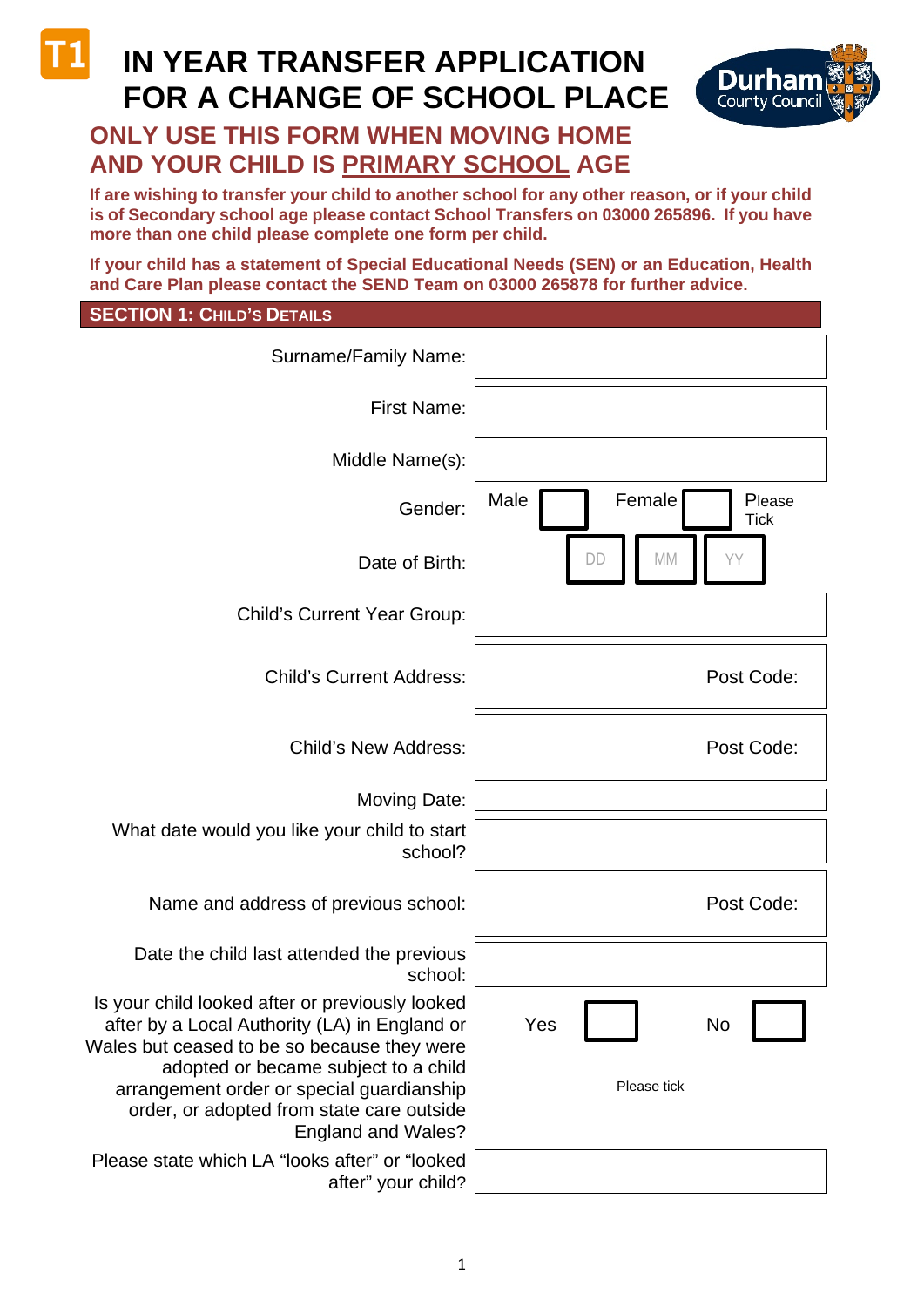|                                                                                                                              | Name of Social Worker: |     |           |             |
|------------------------------------------------------------------------------------------------------------------------------|------------------------|-----|-----------|-------------|
| Name of Key Worker:                                                                                                          |                        |     |           |             |
| Has the child recently arrived in the<br>UK?                                                                                 |                        | Yes | <b>No</b> | Please tick |
| Does the child speak English?                                                                                                |                        | Yes | <b>No</b> | Please tick |
| Is the child subject to a Private<br><b>Fostering Arrangement?</b>                                                           |                        | Yes | <b>No</b> | Please tick |
| <b>SECTION 2: PREFERRED SCHOOL AND REASONS</b>                                                                               |                        |     |           |             |
| Preferred                                                                                                                    | 1.                     |     |           |             |
| School                                                                                                                       | 2.                     |     |           |             |
|                                                                                                                              | 3.                     |     |           |             |
| If any of your preferences are for Roman Catholic or Church<br>of England Aided Schools, please state your child's religion: |                        |     |           |             |

**SECTION 3: SIBLING LINK** 

**Does your child have a sibling attending any of the preferred schools above?** A sibling is defined as: brother, sister, half brother or sister, adopted brother or sister, step brother or sister, or the child of the parent/carer's partner and, in every case, the child must be living in the same family unit at the same address.

| Sibling's Name:                                          |        |                 |                    |                |                      |                          |       |
|----------------------------------------------------------|--------|-----------------|--------------------|----------------|----------------------|--------------------------|-------|
| Sibling's Date of Birth:                                 |        |                 |                    |                |                      |                          |       |
| School:                                                  |        |                 |                    |                |                      |                          |       |
| <b>SECTION 4: PARENT/CARER'S DETAILS</b>                 |        |                 |                    |                |                      |                          |       |
|                                                          | Title: | Mr              | Mrs                | Miss           | Ms                   | Other                    |       |
| Surname/Family Name:                                     |        |                 |                    |                |                      |                          |       |
| First Name:                                              |        |                 |                    |                |                      |                          |       |
| Relationship<br>Father<br>to Child                       | Mother | Step-<br>Parent | *Legal<br>Guardian | Young<br>Carer | *LA Foster-<br>Carer | *Private Foster<br>Carer | Other |
| If other please state your<br>relationship to the child: |        |                 |                    |                |                      |                          |       |
| Address:                                                 |        |                 |                    |                |                      |                          |       |
|                                                          |        |                 |                    |                | Post Code:           |                          |       |
| Home/Mobile Tel. No.                                     |        |                 |                    |                |                      |                          |       |
| <b>Email Address</b>                                     |        |                 |                    |                |                      |                          |       |

\*For the definition please see the Primary and Secondary School Admission Guide 2017/18 o[n www.durham.gov.uk/schooladmissions.](http://www.durham.gov.uk/schooladmissions)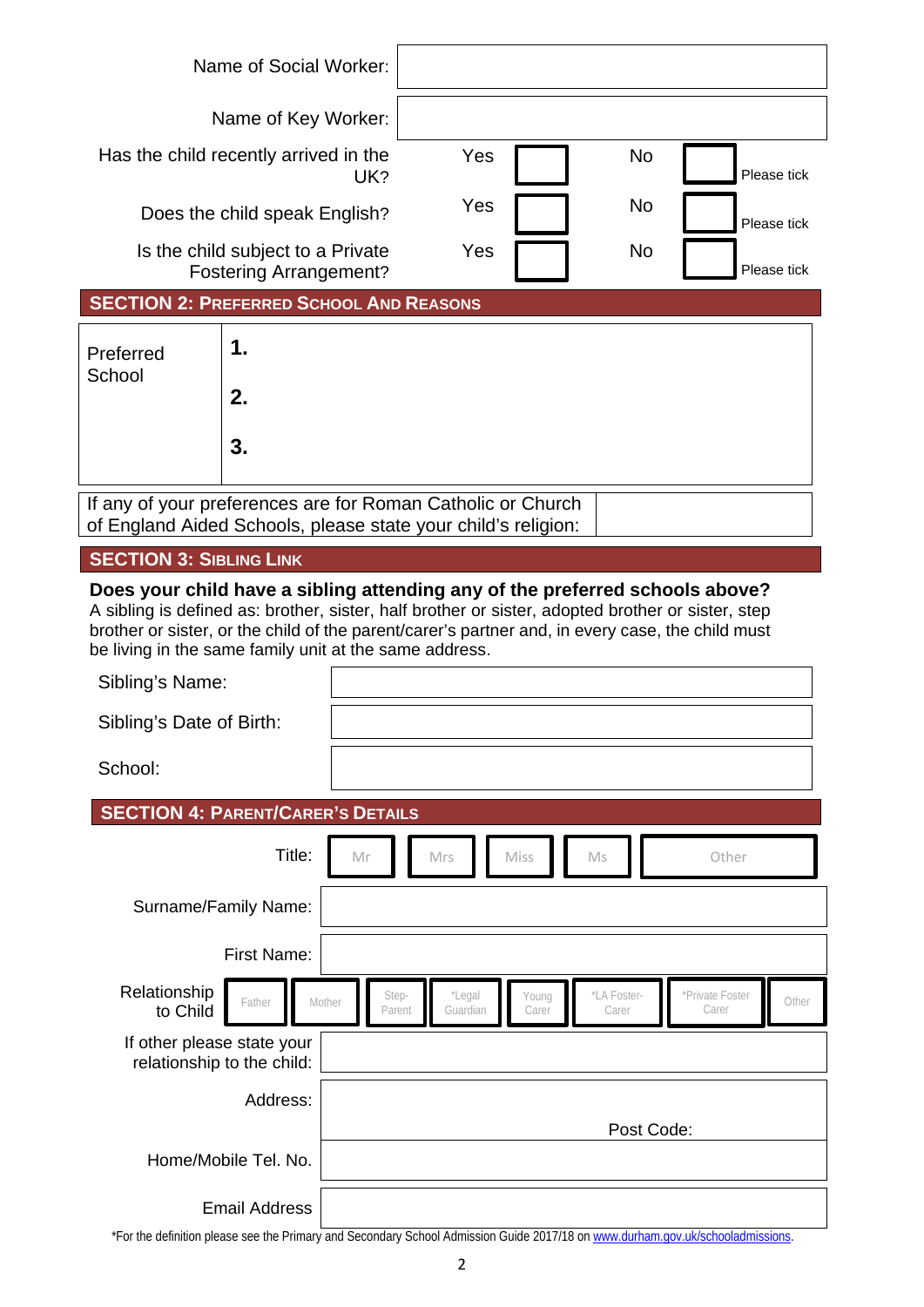#### **SECTION 5: OTHER ADULT WITH PARENTAL RESPONSIBILITY FOR THE CHILD**

You should only complete this section if the other adult **DOES NOT** live with you and the child.

| Title:                                                   | Mr               | Mrs             | Miss           | Ms               | Other                    |       |
|----------------------------------------------------------|------------------|-----------------|----------------|------------------|--------------------------|-------|
| Surname/Family Name:                                     |                  |                 |                |                  |                          |       |
| <b>First Name:</b>                                       |                  |                 |                |                  |                          |       |
| Relationship to Child                                    | Mother<br>Father | Step-<br>Parent | Young<br>Carer | Foster-<br>Carer | *Private<br>Foster Carer | Other |
| If other please state your<br>relationship to the child: |                  |                 |                |                  |                          |       |
| Address:                                                 |                  |                 |                |                  |                          |       |
|                                                          |                  |                 |                | Post Code:       |                          |       |
| Home/Mobile Tel. No.                                     |                  |                 |                |                  |                          |       |
| <b>Email Address</b>                                     |                  |                 |                |                  |                          |       |

#### **SECTION 6: Data Protection and DECLARATION OF PARENT/CARER**

We comply with all relevant statutory obligations with regard to personal information processed by us and this will be handled in accordance with our privacy statement which can be accessed at [www.durham.gov.uk/dataprivacy](http://www.durham.gov.uk/dataprivacy) By signing the declaration you

- confirm that you have parental responsibility for the child (or have care and control of the child), and in seeking a transfer of the child's school I have no knowledge of any opposition to this transfer from any other person who has parental responsibility for the child. If applicable, please inform us of the individual who opposes the transfer and supply their contact details.
- understand that in order to process your child's transfer, this form will be sent to the schools you have listed as preferences as well as the school the child currently attends.
- will inform us immediately either by email to [schooladmissions@durham.gov.uk](mailto:schooladmissions@durham.gov.uk) or in writing to let us know of any change of address details after the submission of your child's application.
- understand that your child's school place can be withdrawn even if he/she has started at the school if the place was fraudulently obtained.
- understand that we will check the details you have provided on this application against Council Tax, Electoral Registration and other Council records to confirm that the child is resident at the address in Section 3.
- understand that we will check your data with other agencies, where it is necessary to do so and where the law allows.
- understand that if you have provided information that is incorrect or incomplete, you may be investigated and action may be taken against you (including court action).

| Signed:                    |  |
|----------------------------|--|
| Please Print Name Clearly: |  |
| Date:                      |  |